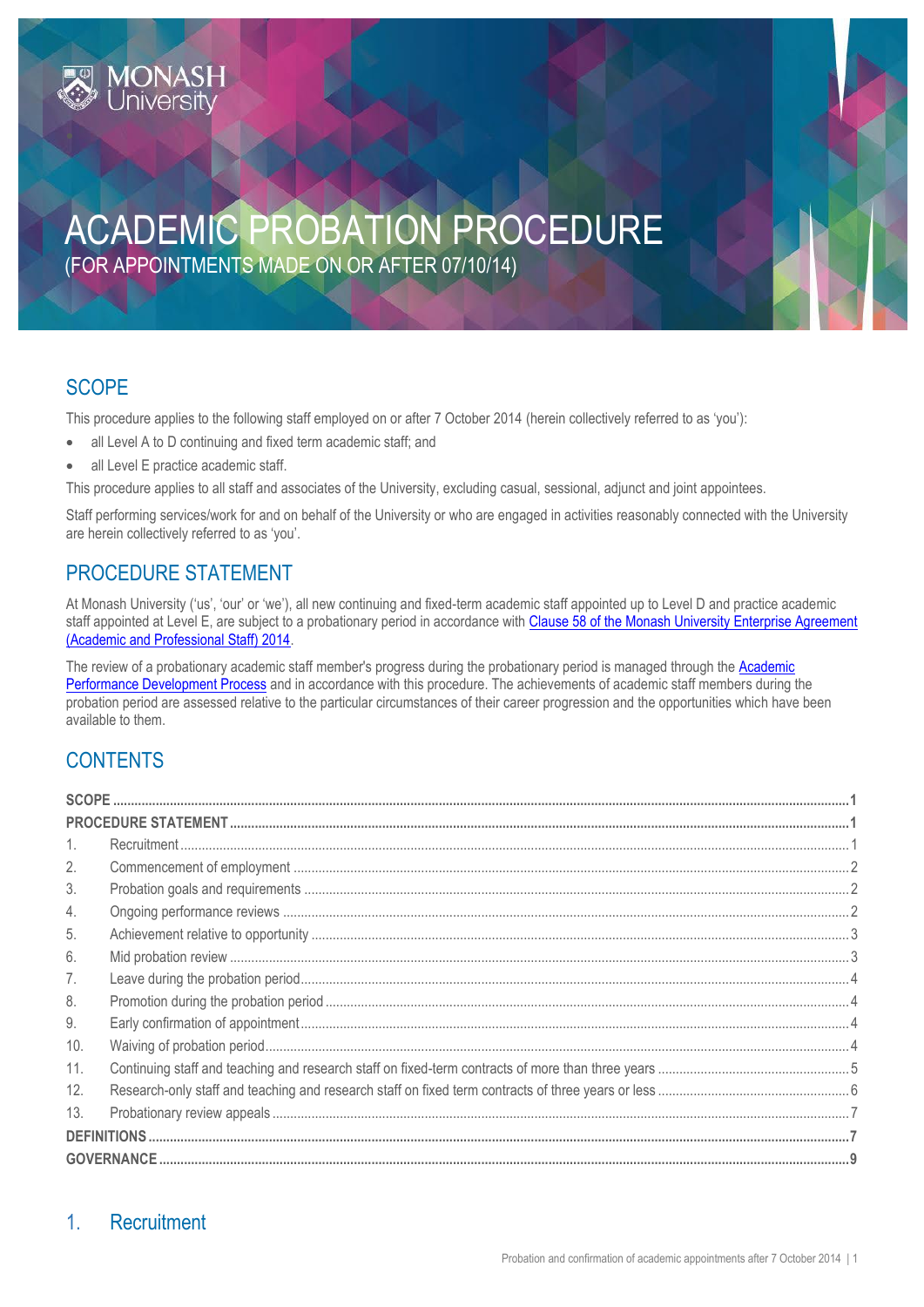- 1.1 All new continuing and fixed-term academic staff appointed on or after 7 October 2014 up to Level D and all Level E practice academic staff are subject to a probationary period in accordance with Clause 58 of the Monash University Enterprise Agreement [\(Academic and Professional Staff\) 2014.](https://www.monash.edu/current-enterprise-agreements/academic-professional-2014/58)
- 1.2 During recruitment, Selection Committees will make the successful candidate aware of the requirements they will be expected to meet during the probation period, including meeting the requirements of th[e Academic Performance Framework](http://www.monash.edu/academic-promotion/tools-and-resources/standards) and relevant academic performance standards.
- 1.3 Conditions of probation are included in your letter of offer which can include:
	- meeting the requirements of the [Academic Performance Framework](http://www.monash.edu/academic-promotion/tools-and-resources/standards) and relevant academic performance standards relevant to the your discipline and academic level; and
	- completion of the Teaching Excellence Program; and
	- completion of a PhD during your probationary period.
- 1.4 All continuing teaching and research staff and teaching and research staff on fixed-term contracts of three years or more are required to complete the Teaching Excellence Program during the probation period (preferably in their first semester). Exemptions may be endorsed by the Dean at the time of recruitment in accordance with University procedure.

#### <span id="page-1-0"></span>2. Commencement of employment

- 2.1 You will be informed of the name of your designated academic performance supervisor upon commencement.
- 2.2 Within the first month following commencement, you and your performance supervisor should meet to discuss and confirm:
	- the requirements of the position and key aspects of the role;
	- key outcomes and result areas that you will be expected to achieve during the probation period, including meeting the requirements of the [Academic Performance Framework](http://www.monash.edu/academic-promotion/tools-and-resources/standards) and applicable [academic performance standards;](https://www.monash.edu/academic-promotion/tools-and-resources/standards/faculty-specific-academic-performance-standards)
	- performance development obligations;
	- orientation and induction training requirements; and
	- conditions of probation, including enrolment in the Teaching Excellence Program.

#### <span id="page-1-1"></span>3. Probation goals and requirements

- 3.1 Within three months (maximum of six months) of your commencement, we recommend you meet with your performance supervisor to set performance goals, portfolio probation requirements and any specific goals to achieving the conditions of probation as per your letter of offer.
- 3.2 We recommend this be recorded in myPlan which is the University recording tool to assist in capturing performance plans, progress and feedback in alignment with th[e Performance Development Process: Academic Staff procedure.](https://www.monash.edu/__data/assets/pdf_file/0009/799389/Performance-Development-Process-academic-staff.pdf)

**Note**: Publication data should be recorded into PURE

#### <span id="page-1-2"></span>4. Ongoing performance reviews

- 4.1 In accordance wit[h Clause 64 of the Monash University Enterprise Agreement \(Academic and Professional Staff\) 2014,](https://www.monash.edu/current-enterprise-agreements/academic-professional-2014/64) a performance review process has been established to assist all academic staff (including probationary staff) in meeting performance goals. Feedback/progress on these goals should also be captured in myPlan.
- 4.2 You should meet formally with your performance supervisor bi-annually to discuss performance and probation requirements in accordance with the [Performance Development Process: Academic Staff procedure.](https://publicpolicydms.monash.edu/Monash/documents/1935710) These meetings are in addition to other regular meetings regarding performance and probation requirements.
- 4.3 Your performance supervisor should contact their HR Business Partner for advice where concerns on meeting the required performance standard exist.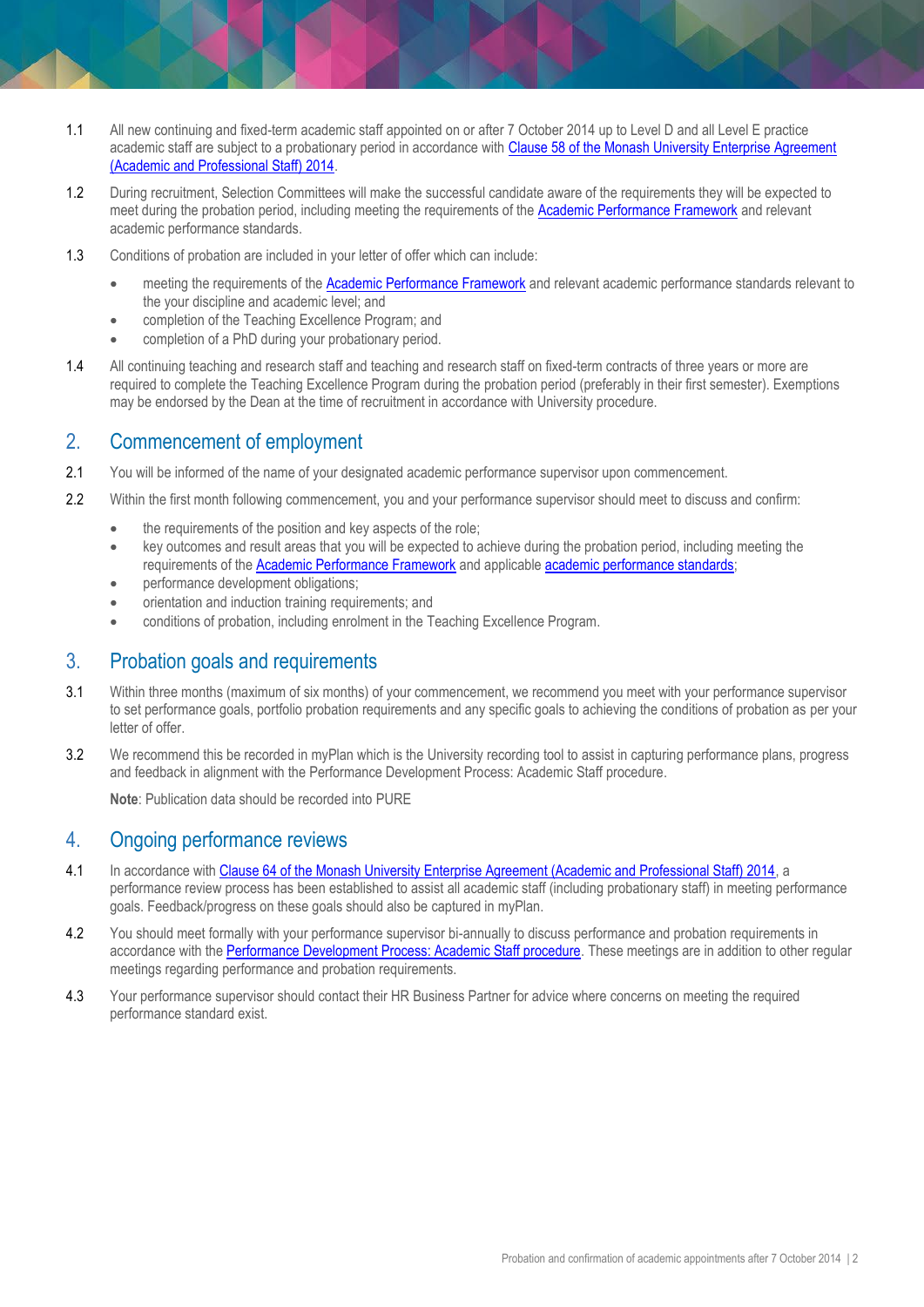### <span id="page-2-0"></span>5. Achievement relative to opportunity

- 5.1 Achievement relative to opportunity is a positive acknowledgement of what a staff member can and has achieved given the opportunities available to them and results in a more calibrated assessment of their performance. It is not about providing "special consideration" or expecting lesser standards of performance.
- 5.2 Relevant circumstances may include (but are not limited to):
	- Personal Circumstances

A career disruption caused by personal circumstances that involves a prolonged interruption or poses a significant impact to a staff member's capacity to work.

This includes, but not limited to; disruptions caused by parental leave, major illness/injury, carer responsibilities, disability, and personal trauma.

Professional Circumstances

A staff member's track record and associated productivity relative to stage of career, including consideration as to whether productivity and contribution are commensurate with the opportunities available to them.

This includes, but not limited to; periods of part-time work, country relocation, late or non-linear entry in academia, cultural expectations, varied workload or relocation of a research laboratory or clinical practice setting or other similar circumstances that impact upon productivity.

**Other** 

Other may include elements outside the control of a staff member. Provide a brief summary of the circumstances.

Staff are not required to describe specific details about sensitive issues such as a medical illness. Where it is important to share sensitive details of the relevant circumstances to be accurately understood, staff may share this information in their probation information or have a private discussion with the relevant decision maker.

This includes, but not limited to

- natural disasters such as flooding, bushfires, storms and earthquakes;
- − global health issues such as the COVID-19 pandemic; and
- other emergency situations

#### COVID-19 considerations

- 5.3 During 2020 in response to COVID-19, the education, research and engagement contributions of many academic staff have been affected. The University will ensure COVID-19 related impacts, relative to opportunity, will be understood and recognised for the purposes of academic probation.
- 5.4 Probation targets will be, where necessary, adjusted to reflect any disruption caused by the impact of COVID-19. This can be initiated by either the University or by you. Where all parties agree, any adjustment to goals and targets should be recorded in myPlan.

Guidelines for assessing achievement relative to opportunity for decision makers

- 5.5 We recognise that our staff experience a range of personal, professional and other circumstances. Our [Guideline for Assessing](https://www.monash.edu/__data/assets/pdf_file/0008/1798460/Guidelines-for-Assessing-Achievement-Relative-to-Opportunity.pdf)  [Achievement Relative to Opportunity for Decision Makers](https://www.monash.edu/__data/assets/pdf_file/0008/1798460/Guidelines-for-Assessing-Achievement-Relative-to-Opportunity.pdf) explains how principles for assessing achievements relative to opportunity should be applied when making assessments of progression or achievement.
- 5.6 We encourage supervisors and other decision makers to review these guidelines where a declaration of relevant circumstances during probation has been made.

#### <span id="page-2-1"></span>6. Mid probation review

- 6.1 The head of unit or Dean may request a formal mid probation review. This review will provide you with feedback on your probation progress to date and any areas for development and improvement, taking into account the requirements of the [Academic](http://www.monash.edu/academic-promotion/tools-and-resources/standards)  [Performance Framework](http://www.monash.edu/academic-promotion/tools-and-resources/standards) and relevant [Academic Performance Standards.](https://www.monash.edu/academic-promotion/tools-and-resources/standards/faculty-specific-academic-performance-standards)
- 6.2 Feedback from your mid probation review will be provided to you in writing to assist you with meeting the requirements of your probation. We recommend this be recorded in myPlan.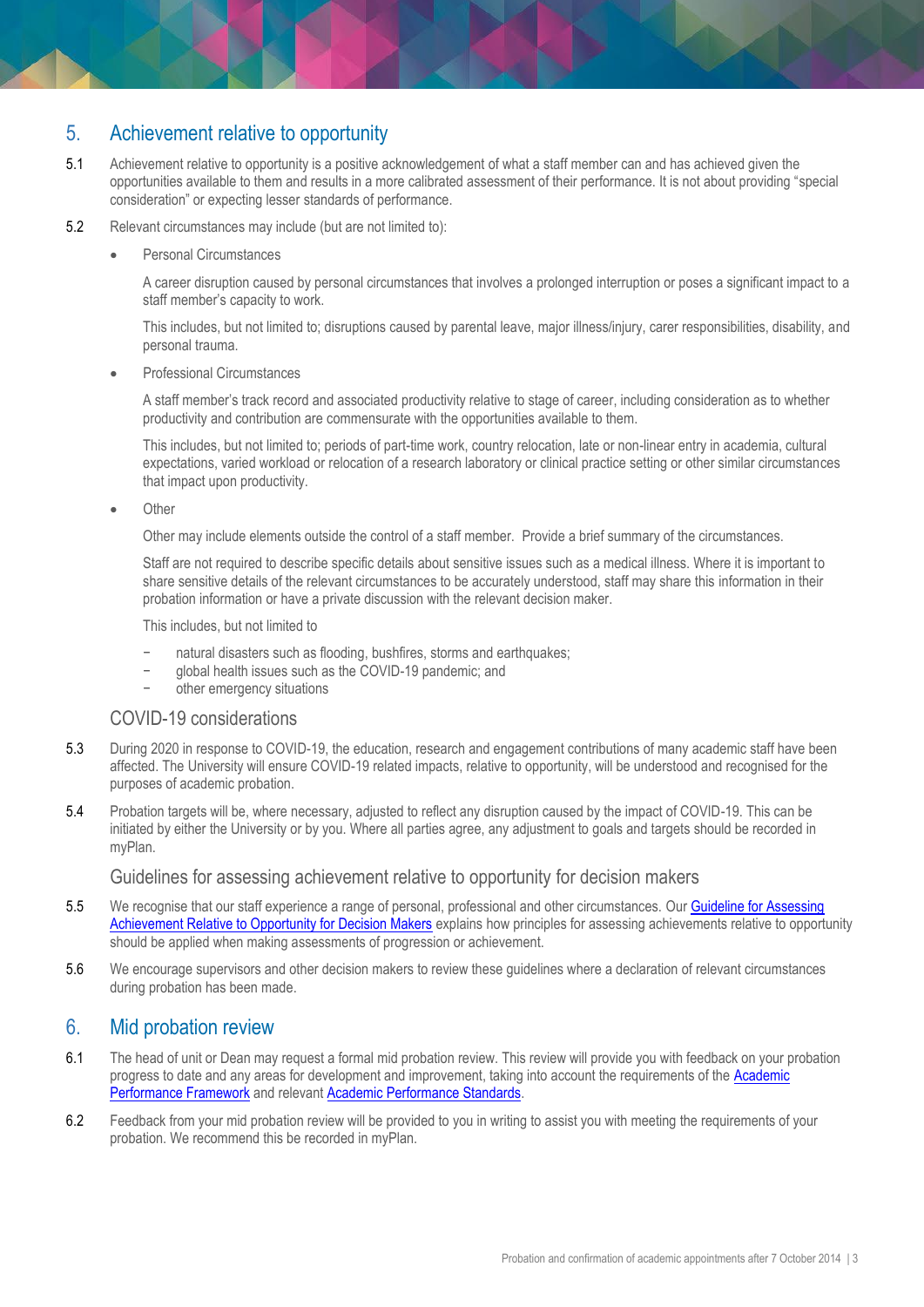### <span id="page-3-0"></span>7. Leave during the probation period

- 7.1 The following periods of leave do not count as service and therefore the probation period does not operate during these periods.
	- paid or unpaid parental leave that is greater than 26 weeks, or
	- unpaid leave for incapacity due to illness or injury that is greater than 20 days
- 7.2 Where leave does not count as service for probation purposes, the probation end date is deferred. The new deferred probation end date will be communicated to the staff member.
- 7.3 Other periods of leave during the probation period will count as service in accordance with the particular circumstances outlined in [clause 34.6 of the Enterprise Agreement](https://www.monash.edu/current-enterprise-agreements/academic-professional-2014/34) and form part of the probation period.
- 7.4 Staff may seek early confirmation of appointment if the staff member satisfies the criteria outlined in the "Early confirmation of appointment" section below.

### <span id="page-3-1"></span>8. Promotion during the probation period

- 8.1 If you are successful in gaining promotion during your probation period, the confirmation of appointment will take effect from the date of promotion.
- 8.2 If you are appointed to a higher level during your probationary period, you will not be subjected to a probation period under the new appointment.
- 8.3 In these circumstances, you will continue to be subject to any outstanding conditions of appointment (as detailed in the letter of offer). You should include these in your performance development plan in myPlan.

### <span id="page-3-2"></span>9. Early confirmation of appointment

- 9.1 In an exceptional case where you are:
	- showing an excellent adjustment to the job and the work environment;
	- clearly able to demonstrate that you are exceeding in all areas of academic performance as referred to in th[e Academic](http://www.monash.edu/academic-promotion/tools-and-resources/standards)  [Performance Framework](http://www.monash.edu/academic-promotion/tools-and-resources/standards) and applicable academic performance standards;
	- able to demonstrate that you will make an ongoing and positive contribution to the academic unit; and
	- likely to sustain that level following a review of your performance in accordance with the Academic Performance Development [Process;](http://www.monash.edu/__data/assets/pdf_file/0009/799389/Performance-Development-Process-academic-staff.pdf)

you may apply for early confirmation of appointment by submitting a completed [Request for Confirmation form](http://www.intranet.monash/hr/assets/docs/tools-and-resources/forms/word/academic-probation-request-confirmation.docx) to the head of unit.

- 9.2 The head of unit will provide their recommendation, making specific reference to the [Academic Performance Framework](http://www.monash.edu/academic-promotion/tools-and-resources/standards) and applicable academic performance standards.
- 9.3 Prior to the recommendation, the head of unit will:
	- review your performance recorded in your performance development plans; and
	- ensure they are satisfied that you are exceeding the requirements of th[e Academic Performance Framework](http://www.monash.edu/academic-promotion/tools-and-resources/standards) including applicable academic performance standards.
- 9.4 The head of unit may consult with your performance supervisor and other appropriate academic staff within the unit to seek further information. This may include information on the key tasks of the position, the **Academic Performance Framework** and applicable performance standards related to the level of appointment, conditions of probation and details of your overall contribution to, and fit within, the academic unit.
- 9.5 The head of unit will provide this recommendation to the Dean for their approval.
- 9.6 The minimum period of probation will be one year's service and, unless you are research-only, will include at least one semester of teaching.

### <span id="page-3-3"></span>10. Waiving of probation period

- 10.1 A dean may make a request to the Provost to waive the requirement for a probation period in the following circumstances:
	- if you are appointed to a second or subsequent contract and you are exceeding the requirements of section 8.1 of this procedure;
	- if you are an existing staff member and are successful in obtaining a category 1 fellowship (or equivalent) of 4 or more years; and
	- if you are a level E practice academic.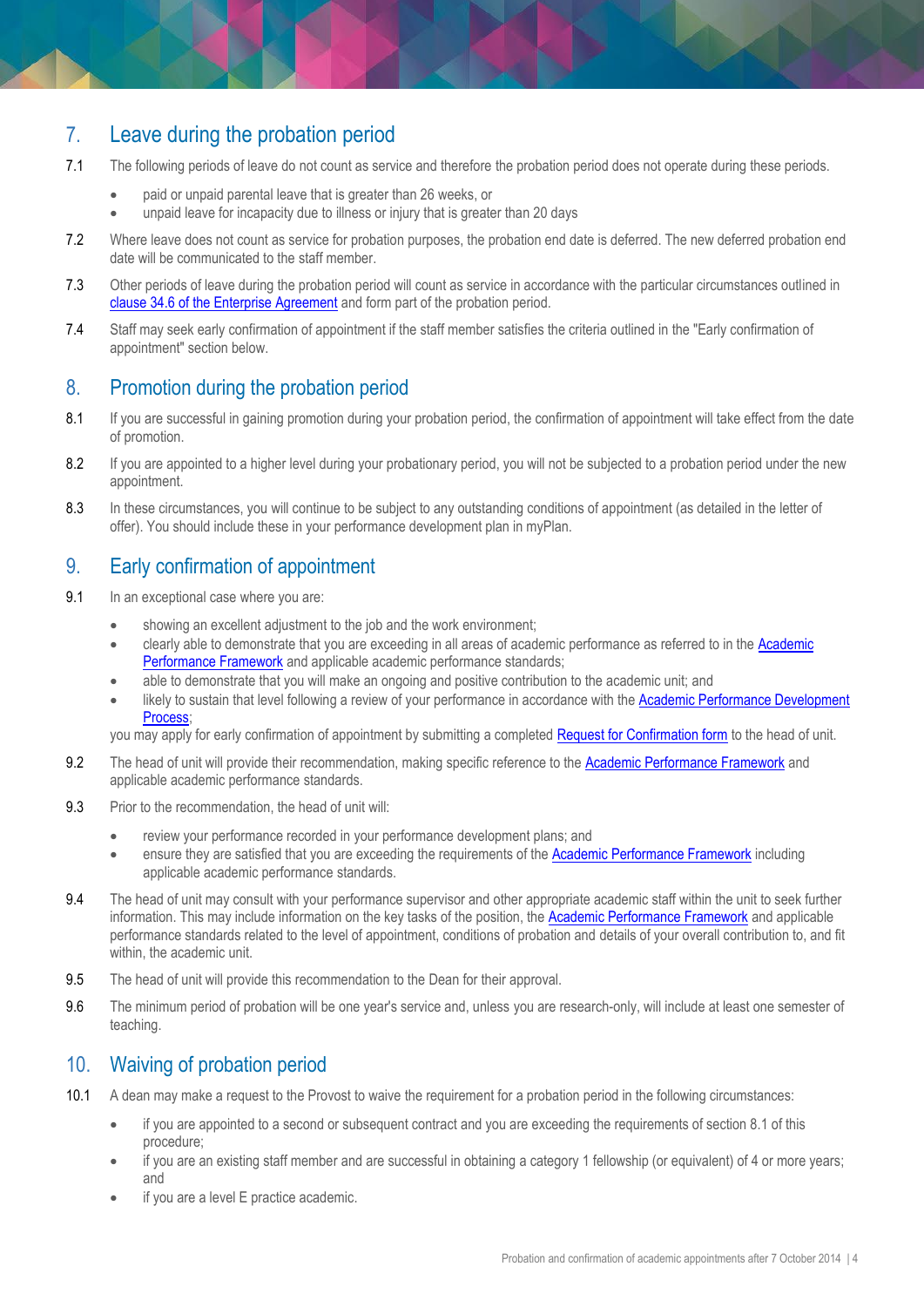### <span id="page-4-0"></span>11. Continuing staff and teaching and research staff on fixed-term contracts of more than three years

- 11.1 Monash HR will liaise with the head of unit to initiate a formal review of probation. Probation reviews will commence six months prior before to the probation end date to determine whether to recommend to confirm your appointment (where practicable).
- 11.2 You will be notified of the forthcoming review and will be asked to complete a [Request for Confirmation Form](http://www.intranet.monash/hr/assets/docs/tools-and-resources/forms/word/academic-probation-request-confirmation.docx) to outline your case for confirmation of appointment. The notification will include information on the evidence required, including performance development plans, how to address relevant personal circumstances and timeframes for returning the information.
- 11.3 You should ensure you include achievements relative to opportunity as outlined in this procedure.

#### Head of Unit review

- 11.4 The head of unit will be provided with your completed case to assist them in making a recommendation.
- 11.5 Prior to making a recommendation, the head of unit may consult:
	- your performance supervisor;
	- the professorial members of the faculty; and
	- appropriate members of the academic staff (i.e. those in a position to give an informed judgment) of the rank of lecturer and above.
- 11.6 The Head of Unit should consider any declared achievements relative to opportunity as outlined in this procedure.
- 11.7 The head of unit recommendation will be recorded on th[e Request for Confirmation Form](http://www.intranet.monash/hr/assets/docs/tools-and-resources/forms/word/academic-probation-request-confirmation.docx) making specific reference to the Academic [Performance Framework](http://www.monash.edu/academic-promotion/tools-and-resources/standards) including the applicable academic performance standards.
- 11.8 The completed case is to be returned to Monash HR for referral to the relevant decision maker.
- 11.9 Where the recommendation is "non-confirmation" the head of unit must seek advice from Monash HR (Workplace Relations).

#### Probation Review Committee - Constitution

- 11.10 Monash HR will convene the relevant committee and distribute documentation. Where practicable, the meeting will be convened on the date specified in the original notification sent to you.
- 11.11 The Chair of the Probation Review Committee must ensure the committee includes diversity, with a minimum of one-third female and one-third male representation.
- 11.12 Probation reviews for staff at Levels A, B and C are referred to a Faculty Academic Probation Review Committee. The members of this committee are:
	- the Dean or nominee (Chair);
	- the head of unit or equivalent; and
	- two other members of the continuing staff of the University including at least one from a cognate discipline.
- 11.13 An observer nominated by the President of the Monash University NTEU Branch will also be invited to attend the meeting.
- 11.14 Probation reviews for staff at Level D are referred to the Level D Probation Review Committee. The members of this committee are:
	- Provost or nominee;
	- the Dean (Chair):
	- the head of unit or Associate Dean or equivalent:
	- a Professor from the Faculty or from a cognate area; and
	- an academic staff member from the Faculty in a cognate area.
- 11.15 A representative from Monash HR will provide procedural and secretarial support for each committee meeting.
- 11.16 Where the appointment sought is for an Associate Professor from a clinical background, the committee membership will include at least one representative of the clinical discipline.
- 11.17 You will be invited and encouraged to attend the Probation Review Committee meeting. Attendance is not compulsory but is strongly encouraged to provide you with an opportunity to receive feedback and ask questions and/or respond to any questions that the committee may have. If you choose to attend, you will only attend for a portion of the meeting and will not be present during committee deliberations.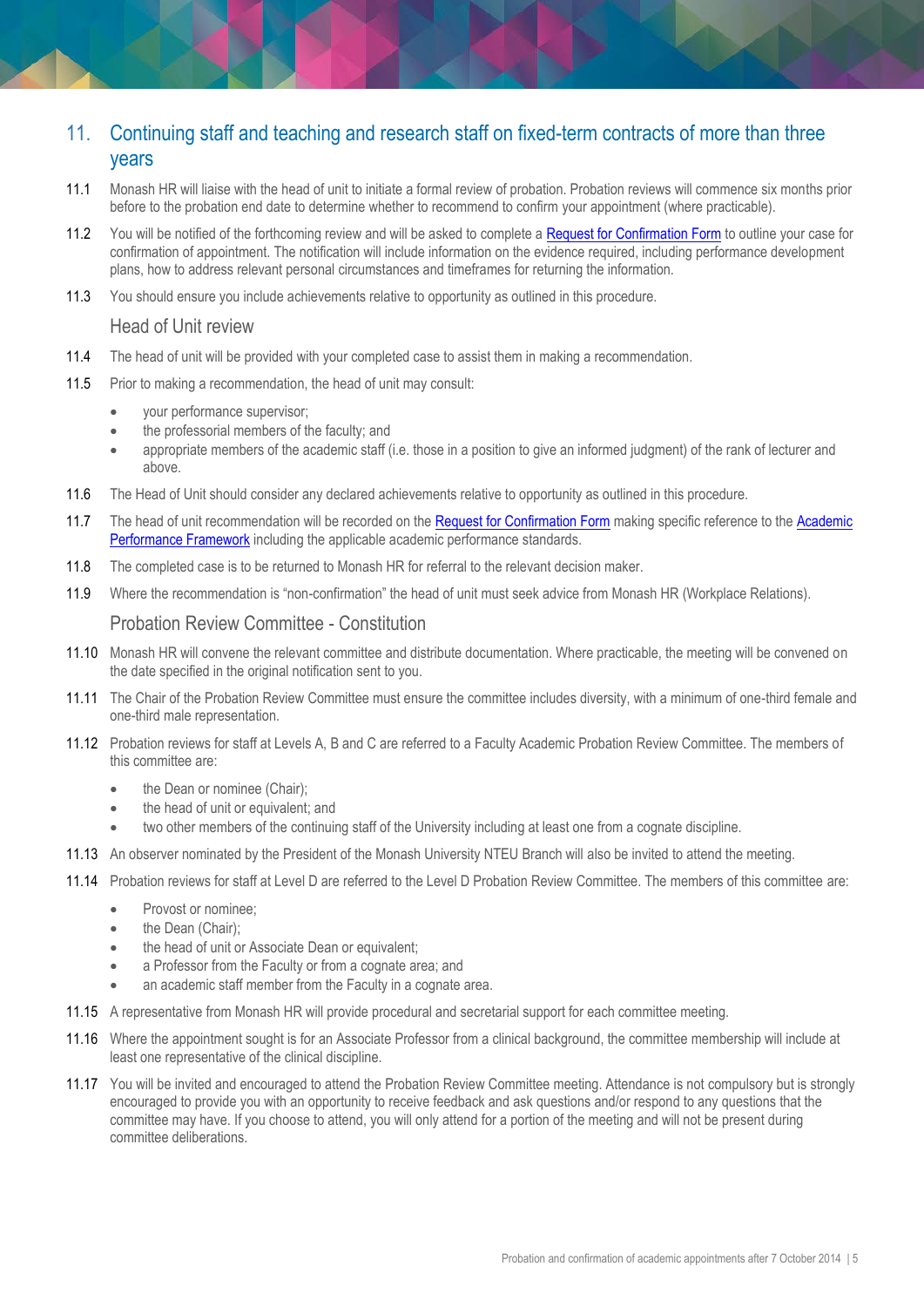#### Probation Review Committee – Review and decision

- 11.18 The committee will assess the case, recommendation of the head of unit and your achievements relative to opportunity (see [Guidelines for Decision-Makers on Assessing Achievement Relative to Opportunity\)](http://www.monash.edu/__data/assets/word_doc/0011/690815/guidelines-for-decision-makers-and-assessors-on-achievement-relative-to-opportunity.doc).
- 11.19 The committee may seek further information from you and relevant head of unit as well as academic colleagues. This may include information on the key tasks of the position, th[e Academic Performance Framework](http://www.monash.edu/academic-promotion/tools-and-resources/standards) and applicable academic performance standards related to the level of appointment, conditions of probation and your overall contribution to, and fit within, the academic unit.
- 11.20 The Chair is responsible for ensuring that committee members carry out a fair, confidential and objective assessment of applications.
- 11.21 The Chair, on recommendation of Probation Review Committee will decide whether to:
	- confirm your appointment in accordance with the contract of employment; or
	- not confirm your appointment (i.e. terminate the appointment).
- 11.22 There is no guarantee that your appointment will be confirmed.

### <span id="page-5-0"></span>12. Research-only staff and teaching and research staff on fixed term contracts of three years or less

- 12.1 Monash HR will notify you of the forthcoming probation review.
- 12.2 You should ensure you include achievements relative to opportunity as outlined in this procedure.

#### Head of unit review

- 12.3 Monash HR will liaise with the head of unit to initiate a review of your progress to determine if your appointment is to be confirmed or not confirmed.
- 12.4 The head of unit may consult with:
	- vour performance supervisor:
	- the professorial members of the faculty; and
	- appropriate members of the academic staff (i.e. those in a position to give an informed judgment) of the rank of lecturer and above.
- 12.5 In the case of research-only staff, the relevant Chief Investigator (CI) will be consulted and will provide their recommendation using th[e Fixed Term Probation Review Report.](http://www.monash.edu/__data/assets/word_doc/0008/690731/fixed-term-probation-review-report.docx)
- 12.6 The head of unit may request that you complete th[e Request for Confirmation Form](http://www.intranet.monash/hr/assets/docs/tools-and-resources/forms/word/academic-probation-request-confirmation.docx) should they require further information.
- 12.7 The head of unit will then consider your case, taking into account the [Academic Performance Framework](http://www.monash.edu/academic-promotion/tools-and-resources/standards) (including the applicable academic performance standards) and any declaration of relevant circumstances, and will make a recommendation to:
	- confirm your appointment in accordance with the contract of employment; or
	- not confirm your appointment (i.e. terminate the appointment).
- 12.8 The decision will be based on whether you have:
	- met all the conditions of probation as specified in the letter of offer, for example, completion of the GCAP or Teaching Excellence Program;
	- clearly demonstrated that you are satisfactorily performing the duties consistent with the required performance standard as documented in the [Academic Performance Development Process,](https://www.monash.edu/__data/assets/pdf_file/0009/799389/Performance-Development-Process-academic-staff.pdf) including having met the requirements of the [Academic](http://www.monash.edu/academic-promotion/tools-and-resources/standards)  [Performance Framework](http://www.monash.edu/academic-promotion/tools-and-resources/standards) and applicable academic performance standards;
	- demonstrated that you have made and will make an ongoing and positive contribution to the academic unit; and
	- demonstrated that you are likely to sustain performance at your current level of appointment.
- 12.9 The head of unit may consult with your performance supervisor and appropriate academic staff within the unit to seek further information. This may include information on the key tasks of the position, th[e Academic Performance Framework](http://www.monash.edu/academic-promotion/tools-and-resources/standards) and applicable performance standards related to the level of appointment, conditions of probation and your overall contribution to, and fit within, the academic unit.
- 12.10 Where the recommendation is "non-confirmation" the head of unit must seek advice from Monash HR (Workplace Relations).
- 12.11 The head of unit will record the recommendation in the [Fixed Term Probation Review Report](http://www.monash.edu/__data/assets/word_doc/0008/690731/fixed-term-probation-review-report.docx) and submit the report to the dean (or nominee) for approval approximately three months prior to the probation end date (where practicable).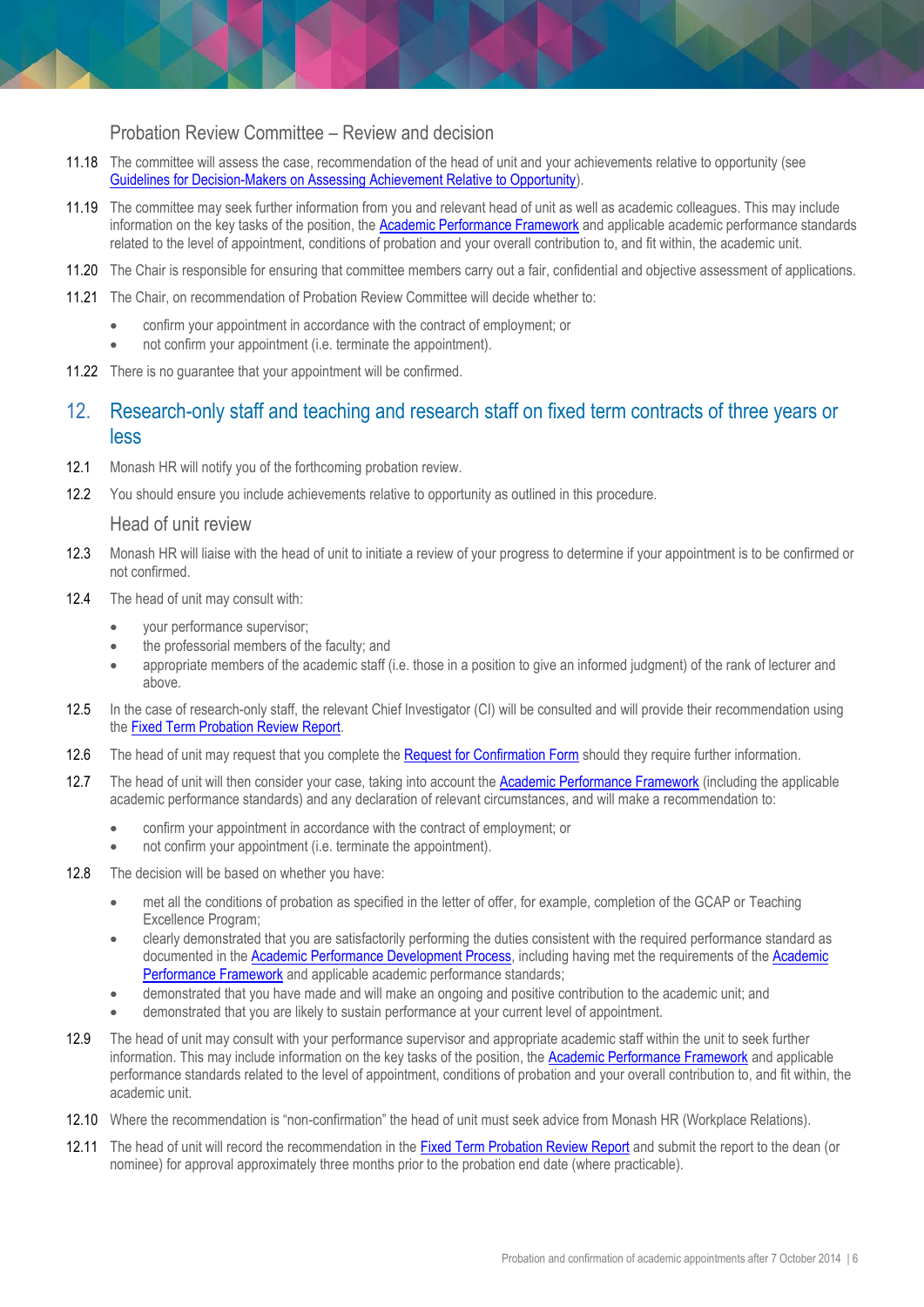- 12.12 Once endorsed, the report will be submitted to Monash HR.
- 12.13 You will be notified of the decision by Monash HR prior to the probation end date.

Non-confirmation of appointment

- 12.14 Notification is to be provided to Monash HR (Workplace Relations) of any non-confirmation prior to the end of the probationary period. Monash HR (Workplace Relations) will notify you of the outcome (faculties must not separately notify you in writing).
- 12.15 If your appointment is terminated during or upon completion of the probationary period, you will be given the appropriate period of notice, or payment in lieu.

### <span id="page-6-0"></span>13. Probationary review appeals

- 13.1 You have the right to appeal a non-confirmation to the Probationary Review Appeals Committee in accordance with clause 58.11 of [the Monash University Enterprise Agreement \(Academic and Professional Staff\) 2014](https://www.monash.edu/current-enterprise-agreements/academic-professional-2014/58) within 5 working days of the date of notification of the non-confirmation decision.
- 13.2 You will be invited to submit written and oral evidence. You may choose to have a support person (other than a practising barrister or solicitor) to accompany you to the appeals committee.
- 13.3 The Probationary Review Appeals Committee has the right to seek further information as required.

# <span id="page-6-1"></span>**DEFINITIONS**

| Academic performance<br>development process | Is an annual four step planning and review cycle for academic staff on probation that supports them in<br>reaching their full career potential and to achieve their work goals through:<br>the provision of professional development opportunities (growth);<br>$\bullet$<br>regular, meaningful performance conversations with their performance supervisor and a process<br>$\bullet$<br>of giving and receiving constructive feedback (feedback); and<br>clearly identifiable and documented performance development plans that create an awareness of<br>$\bullet$<br>the staff member's contribution toward faculty, campus and university goals (accountability). |
|---------------------------------------------|-------------------------------------------------------------------------------------------------------------------------------------------------------------------------------------------------------------------------------------------------------------------------------------------------------------------------------------------------------------------------------------------------------------------------------------------------------------------------------------------------------------------------------------------------------------------------------------------------------------------------------------------------------------------------|
| Academic Performance<br><b>Framework</b>    | A framework that articulates high level expectations for academic performance adopting a consistent<br>approach across the three categories of Research, Education and Engagement, against which all<br>academic performance will be measured. Further information is available on the Academic Performance<br>Framework website.                                                                                                                                                                                                                                                                                                                                       |
| Academic performance<br>supervisor          | See definition for Performance supervisor                                                                                                                                                                                                                                                                                                                                                                                                                                                                                                                                                                                                                               |
| Achievement(s) relative to<br>opportunity   | A framework in which the overall quality and impact of achievements is given more weight than the<br>quantity, rate or breadth of particular achievements. Assessing achievements relative to opportunity<br>involves considering circumstances, arrangements, career histories and overall time available to the<br>staff member. This in turn allows appropriate evaluation of achievements in relation to:                                                                                                                                                                                                                                                           |
|                                             | the quantum or rate of productivity,<br>$\bullet$                                                                                                                                                                                                                                                                                                                                                                                                                                                                                                                                                                                                                       |
|                                             | the opportunity to participate in certain types of activities, and<br>$\bullet$                                                                                                                                                                                                                                                                                                                                                                                                                                                                                                                                                                                         |
|                                             | the consistency of activities or output over the period of consideration.<br>$\bullet$                                                                                                                                                                                                                                                                                                                                                                                                                                                                                                                                                                                  |
|                                             | Achievement relative to opportunity is a positive acknowledgement of what a staff member can and<br>has achieved given the opportunities available and is not about providing "special consideration" or<br>expecting lesser standards of performance.                                                                                                                                                                                                                                                                                                                                                                                                                  |
| <b>Enterprise Agreement</b>                 | For the purposes of this procedure, is the Monash University Enterprise Agreement (Academic and<br>Professional Staff) 2014.                                                                                                                                                                                                                                                                                                                                                                                                                                                                                                                                            |
| Letter of offer                             | Is the letter sent to a successful candidate for employment at the University which offers them<br>employment on certain terms and conditions.                                                                                                                                                                                                                                                                                                                                                                                                                                                                                                                          |
| myPlan                                      | An online performance planning tool that supports academic staff to manage the performance<br>development cycle.                                                                                                                                                                                                                                                                                                                                                                                                                                                                                                                                                        |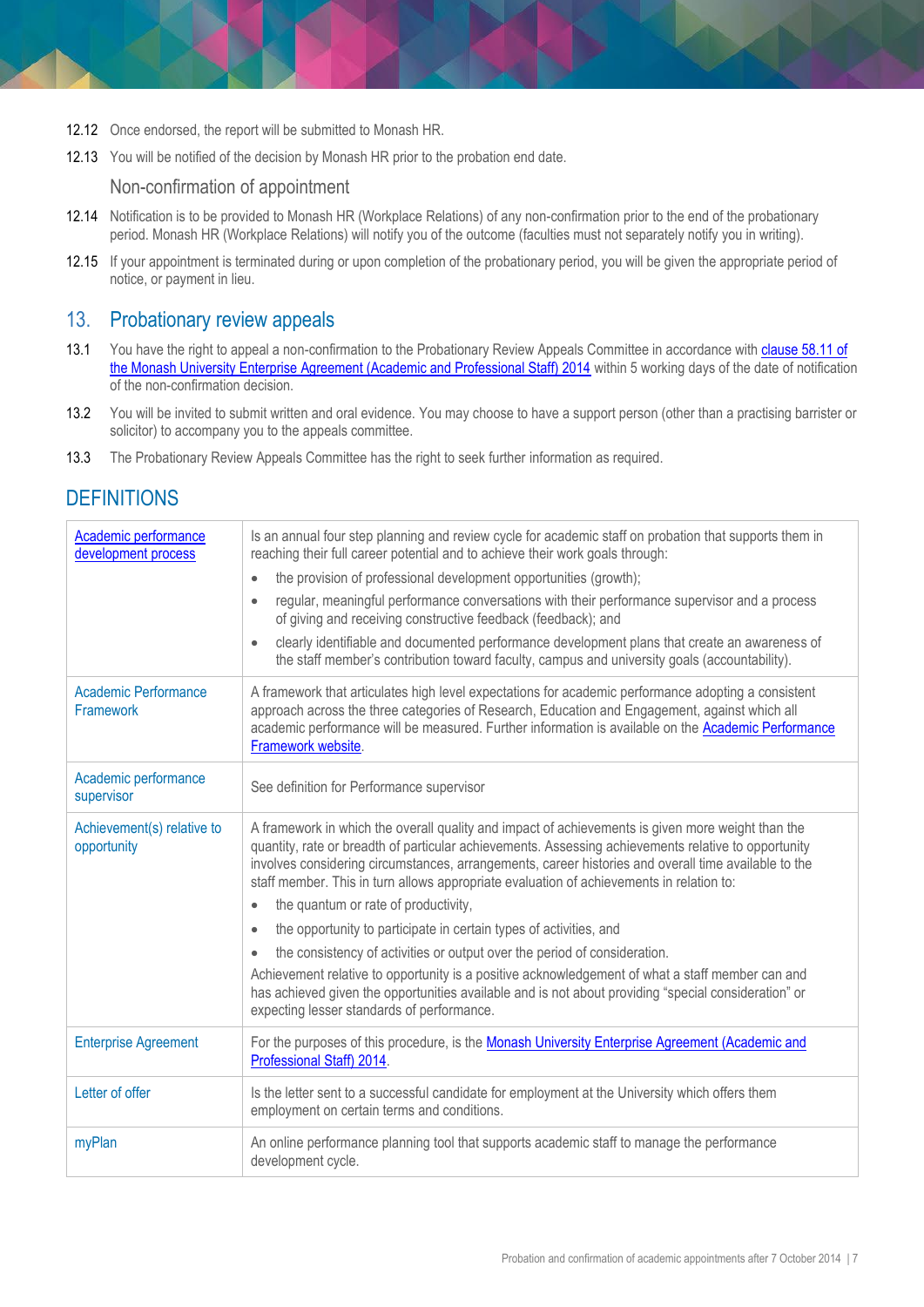| Performance development<br>plan       | Documents the annual work goals and career aspirations and development goals for the staff member<br>and the specific targets and progress towards achieving those goals. The performance development<br>plan forms the basis for the annual performance planning and review cycle. The template is accessible<br>via myPlan.                                                                                                                                                                                                                                                                                                                                                                                                                                                                                     |
|---------------------------------------|-------------------------------------------------------------------------------------------------------------------------------------------------------------------------------------------------------------------------------------------------------------------------------------------------------------------------------------------------------------------------------------------------------------------------------------------------------------------------------------------------------------------------------------------------------------------------------------------------------------------------------------------------------------------------------------------------------------------------------------------------------------------------------------------------------------------|
| Performance development<br>portfolio  | Is evidence or material that supports the staff member's claims of progress made and goals achieved<br>such as awards received, articles published, SETU data, books written and any other relevant<br>evidence. These documents may be stored electronically within the attachments section of the staff<br>member's myPlan.                                                                                                                                                                                                                                                                                                                                                                                                                                                                                     |
| <b>Performance Supervisor</b>         | The head of unit is responsible for the performance management, mentoring and staff development of<br>all academic staff within their unit/school/department/centre and may delegate to a nominated<br>performance supervisor, usually the immediate academic line manager, performance supervision<br>responsibilities, including the provision of regular feedback and annual performance discussions<br>For the purposes of this procedure, the performance supervisor is the head of unit of the nominated<br>supervisor where this occurs.<br>The nominated supervisor must be trained to perform their role in the performance development<br>process and in the process and methods of providing feedback. Where staff have two or more<br>supervisors, one should be nominated as the primary supervisor. |
| Period of notice                      | Except in cases of serious misconduct or other legal requirement, the period of notice required for<br>termination is one-sixth of the staff member's probationary period up to a maximum of six months. If any<br>period of notice of termination given extends beyond the period of probation, the employment will<br>nevertheless end on the expiry of the period of probation. Further, the balance of any required notice<br>period as at the expiry of the period of probation will be provided as a payment in lieu of notice. Refer to<br>Clause 58, Monash University Enterprise Agreement (Academic and Professional Staff) 2014.                                                                                                                                                                       |
| <b>Probation Period</b>               | For the purposes of this procedure is the relevant period of probation as referred to in Clause 58,<br>Monash University Enterprise Agreement (Academic and Professional Staff) 2014. Probation periods<br>are based on periods of service. The standard period of probation for continuing staff employed is 5<br>years of service.                                                                                                                                                                                                                                                                                                                                                                                                                                                                              |
| <b>Probation Review</b><br>Committee  | Is a Committee responsible for determining whether to confirm or not confirm the probationary period<br>of continuing staff and teaching and research staff on fixed-term contracts of greater than three years<br>in length. The composition of the Probation Review Committees is outlined in this procedure.                                                                                                                                                                                                                                                                                                                                                                                                                                                                                                   |
| Pure                                  | The University's research management software which provides information for Monash staff on their<br>grants, contracts, research outputs and research achievements.                                                                                                                                                                                                                                                                                                                                                                                                                                                                                                                                                                                                                                              |
| <b>Relevant decision maker</b>        | For the purposes of this procedure, is the person or body responsible for making the decision to<br>confirm, not confirm or continue the probationary period of a probationary staff member. The relevant<br>decision makers in this procedure are:<br>the dean, having regard to the recommendation of the Probation Review Committee for continuing<br>$\bullet$<br>staff and teaching and research staff on fixed-term contracts of more than three years; and<br>the head of unit and dean for all research-only staff and teaching and research staff on fixed-term<br>$\bullet$<br>contracts of three years or less.                                                                                                                                                                                        |
| Required performance<br>standard      | Required performance standard:<br>$\bullet$<br>is established by the supervisor with the staff member;<br>$\bullet$<br>is at or above the 'minimum' level of academic performance for the candidate's current level<br>$\bullet$<br>according to the Academic Performance Framework and faculty specific academic performance<br>standards;<br>contains clear and defined criteria for performance that are measurable; and<br>$\bullet$<br>contains criteria that are either qualitative or quantitative or a mixture of both.<br>$\bullet$                                                                                                                                                                                                                                                                      |
| <b>Selection Committee</b>            | A panel of staff responsible for the recruitment and selection of a new staff member in accordance with<br>the University's recruitment procedures and guidelines.                                                                                                                                                                                                                                                                                                                                                                                                                                                                                                                                                                                                                                                |
| <b>Teaching Excellence</b><br>Program | Monash's Education Academy's teaching excellence program which concentrates on important and<br>useful elements of education practice.                                                                                                                                                                                                                                                                                                                                                                                                                                                                                                                                                                                                                                                                            |